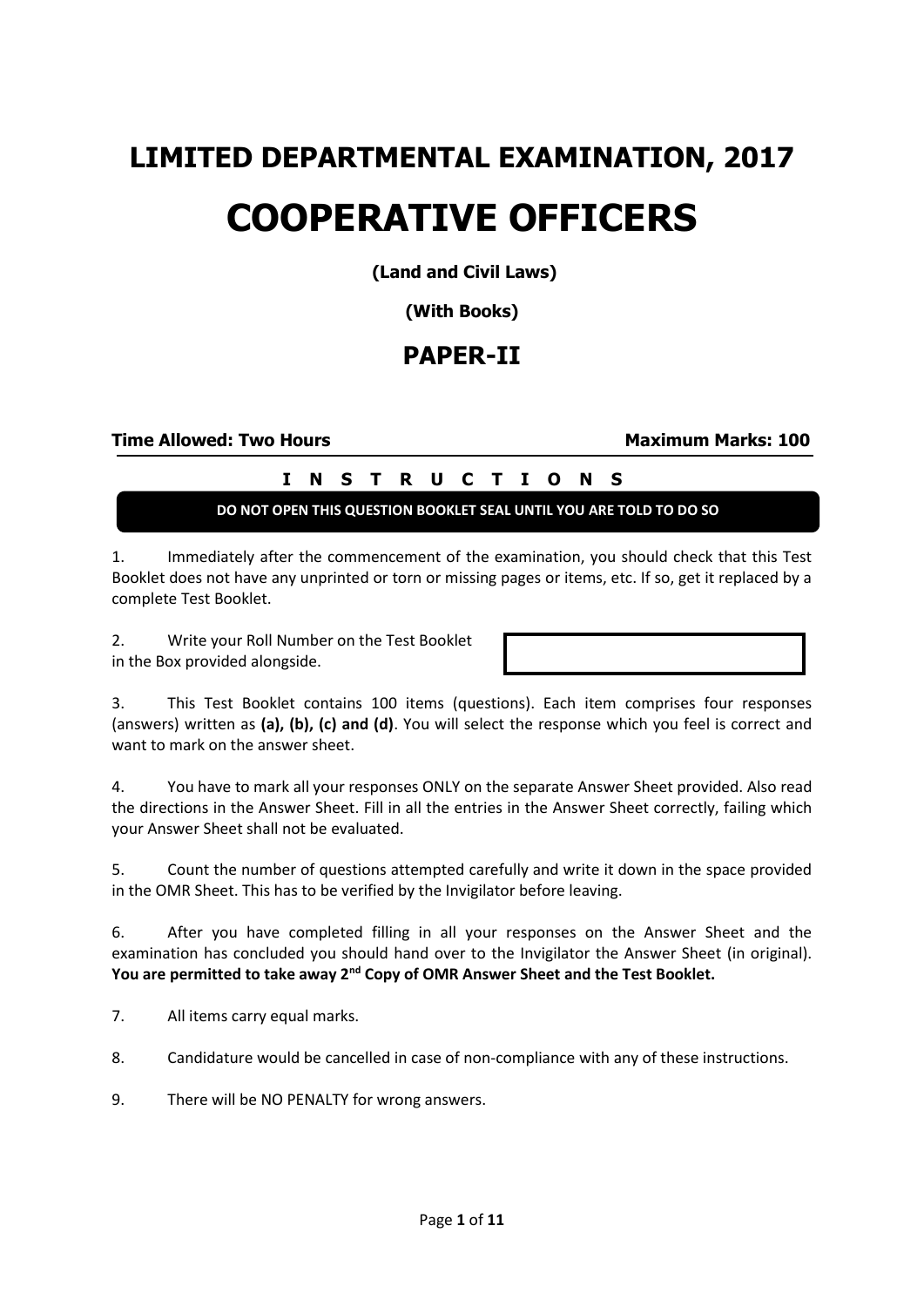## **Question Starts**

Q. 1. Choose the correct answer from the following ?

The definition "Commencement of this Act" under the M.L.R. & L.R. Act, 1960 is contained:

|              | a) Under Section | $2(e)$ or;  |
|--------------|------------------|-------------|
| b)           | -do-             | $2(g)$ or;  |
| $\mathbf{c}$ | -do-             | $2(i)$ or ; |
| d)           | -do-             | $2(d)$ .    |

Q. 2. Choose the correct answer from the following ?

The definition "hill areas" under the M.L.R. & L.R. Act, 1960 is contained:

- a) Under Section 2(f) or;
- b) Under Section 2(b) or;
- c) Under Section 2(j) or;
- d) Under Section 2 (i)(i).

Q.3. Choose the correct answer from the following answers ?

"Payment of land revenue" under the M.L.R. & L.R. Act, 1960 is contained:

a) Under Section 66 or;

- b) Under Section 62 or;
- c) Under Section 69 or;
- d) Under Section 60.

Q.4. Choose the correct answers from the following answers ?

"Sale of perishable" under the M.L.R. & L.R. Act is contained under:

a) Under Section 80 or;

- b) Under Section 76 or
- c) Under Section 69 or
- d) Under Section 75.

Q.5. Choose the correct answer from the following ?

"Recovery of other public demands:" under the M.L.R. & L.R. Act, 1960 is contained:

a) Under Section 76 or

- b) Under Section 71 or
- c) Under Section 80 or
- d) Under Section 73.

Q.6. Choose the correct answer from the following ?

"Confirmation of sale:" under the M.L.R. & L.R. Act, 1960 is contained:

- a) Under Section 74 or
- b) Under Section 63 or
- c) Under Section 59 or
- d) Under Section 67.

Q.7. Choose the correct answers from the following ?

"Prohibition of bid at auction:" under the M.L.R. & L.R. Act is contained:

- a) Under Section 68 or
- b) Under Section 63 or
- c) Under Section 74 or
- d) Under Section 78.

Q.8. Choose the correct answer from the following ?

"Recovery of arrears:' under the M.L.R. &

- L.R. Act, 1960 is contained:
- a) Under Section 65 or
- b) Under Section 68 or
- c) Under Section 62 or
- d) Under Section 70.

Q.9. Under what Chapter the "Realisation of Land Revenue and Other Public Demands" are present under the M.L.R. & L.R. Act, 1960 ?

- a) Chapter-III;
- b) Chapter-IV;
- c) Chapter-VI;
- d) Chapter-VII.

Q.10. How many clauses are there under Section 80 of the M.L.R. & L.R., Act, 1960 ?

- a) one;
- b) three;
- c) five;
- d) three.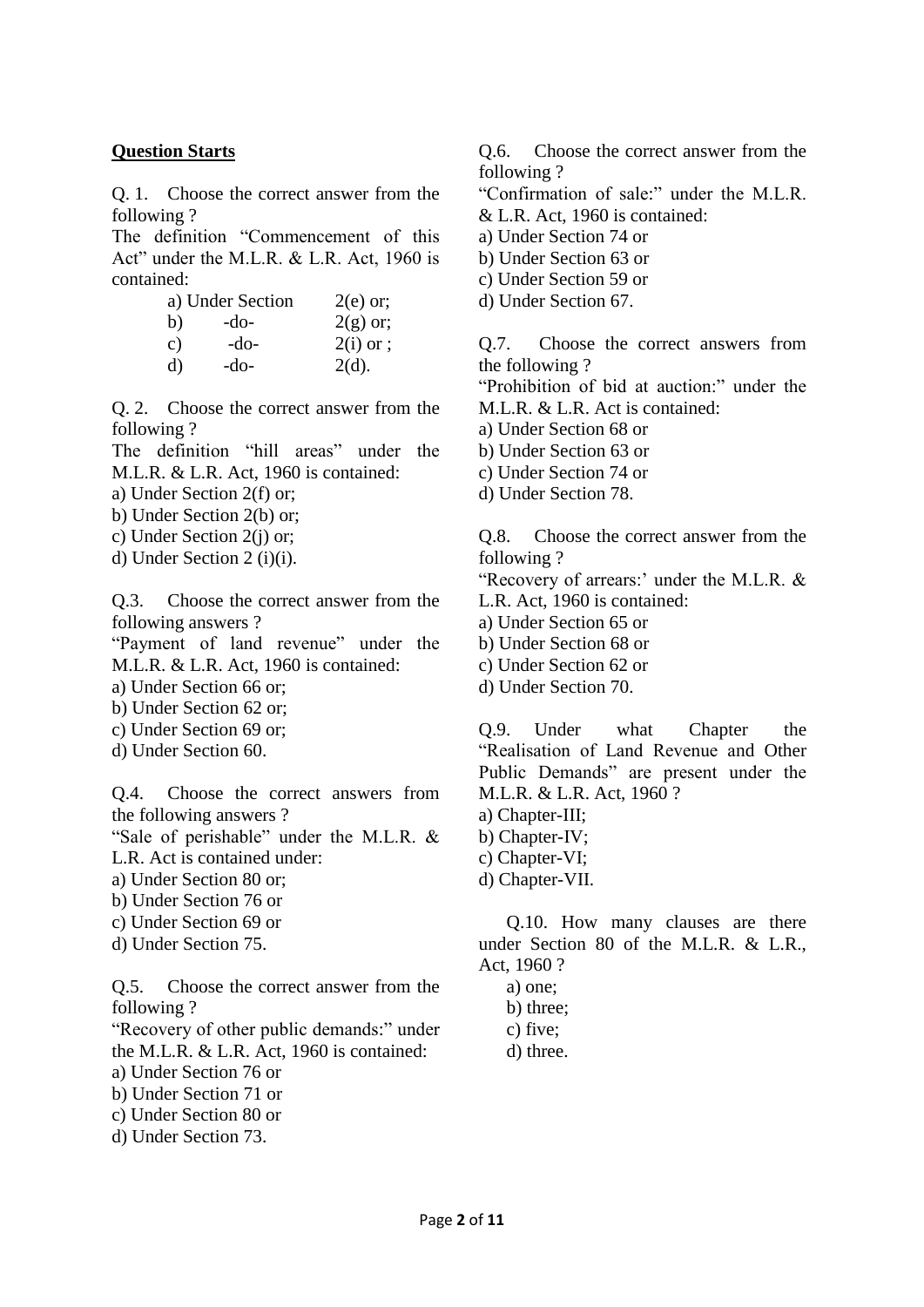Q.11. How many clauses and sub-clauses are there under Section 75 of the M.L.R. & L.R. Act, 1960 ?

a) Clause- 2 Sub clause 3;

b) Clause-3 Sub clause 4;

c) Clause-2 Sub clause 2;

d) Clause-4 Sub clause 3.

Q.12. Under what Section "Refunds" is contained under the M.L.R. & L.R. Act, 1960 ?

a) Section 59;

b) Section-63;

c) Section-73;

d) Section-75.

Q.13. Choose the correct answers from the following ?

"It shall be issued in duplicate and shall be served in the manner of a notice as prescribed in Schedule III.", under the M.L. R. & L.R. Rule 1961 are contained:

a) Under Rule 98(2) or

b) Under Rule 99(4) or

c) Under Rule 99 (3) or

d) Under Rule 100 (1).

Q.14. Choose the correct answers from the following ?

"If the auction is not held at the spot, due publicity thereof shall be given by issuing a proclamation if Form 21, which may, if the officer ordering the sale deems it necessary, also be proclaimed by beat of drum." These words and figures within the inverted commas is contained:

a) Under Rule 99(2) or

b) Under Rule 101 (1) (i) or

c) Under Rule 100 (3) or

d) Under Rule 102(3).

Q.15. Choose the correct answers from the following ?

" Provided that when the property so distrained by subject to speedy or natural decay, or if the expenses of keeping it in custody are likely or exceed its value, the distraining officer may if so authorised by the officer issuing the warrant of distraint sell it at once;"

These words within the inverted commas have been contained:

a) Under Rule 105(4) or

b) Under Rule 101(1) or

c) Under Rule 109 (3)(i) or

d) Under Rule 103(3).

Q.16. "The cost incurred under sub-rules (1) and (2) shall be a charge on the sale price of the property."

These words and figures within the inverted commas have been contained:

a) Under Rule 103(3) or

b) Under Rule 105 (3) or

c) under Rule 104 or

d) Under Rule 101 (1)(ii).

Q.17. "The provisions of paras 24 to 31 of Schedule III shall mutatis mutandis apply to the service of proclamation mentioned in sub-rule (3) on the defaulter."

These words and figure within the inverted commas are contained:

a) Under Rule 109 (2) or

- b) Under Rule 109 (3) (iv) or
- c) Under Rule 109 (4) or
- d) Under Rule 113 (2).

Q.18. "Thereafter the matter shall be proceeded with as far as may be in accordance with the provisions of Rules 126 to 133."

The words and figures within the inverted commas are contained:

a) Under Rule 121 (2) or

- b) Under Rule 122 or
- c) Under Rule 118(2) or
- d) Under Rule 120 (2).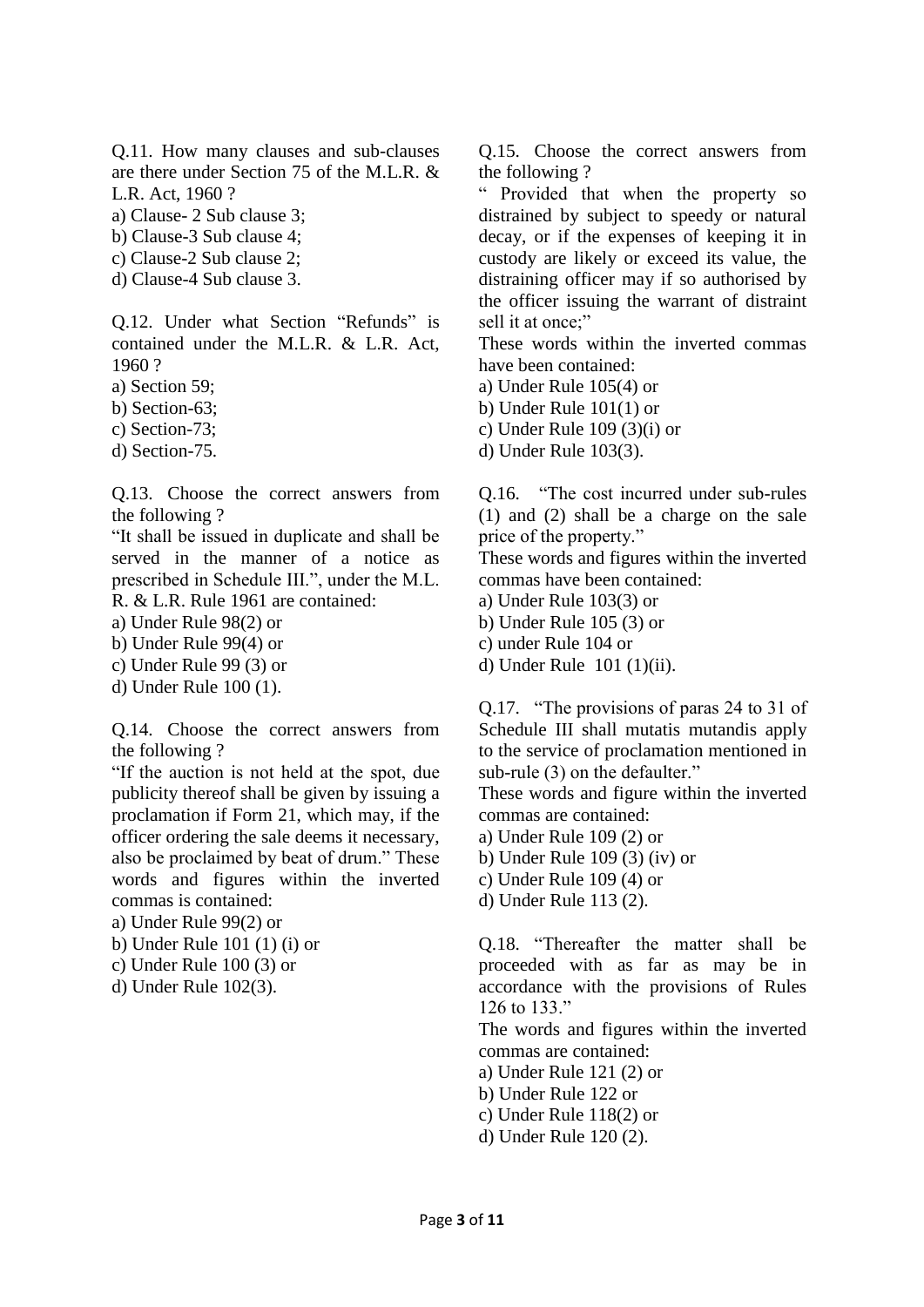Q.19. "For a prohibitory order in cases of attachment of immovable property"

These words within the inverted commas are contained:

a) Under Rule 123 or

b) Under Rule 122 (5) or

c) Under Rule 122 (7) or

d) Under Rule 121 (1) (d).

Q.20. How many Rules are there under Chapter-VII of the M.L.R. & L.R. Rule, 1961 ?

a) 24;

b) 27;

c) 26;

d) 29.

Q.21. How many clauses are there under Rule 122 of the M.L.R. & L.R. Rule, 1961  $\gamma$ 

a) 5;

b) 6;

c) 7;

d) 8.

Q.22. Under what Section "who are competent to contract" are contained under The Indian Contract Act, 1872 ? Choose the correct answer from the following.

a) Section-11;

b) Section 13;

c) Section 15;

d) Section 17.

Q.23. What does Section 10 of the Indian Contract Act, 1872 says ? Choose the correct answer from the following.

a) What agreements are contract;

b) What agreement are contracts;

c) What agreements are contracts;

d) What agreements are contract.

Q.24. How many clauses and sub-clauses are there under Section 16 of The Indian Contract Act, 1872 ? Choose the correct answer from the following.

a) (1), (2)(a),(b),(c) and (3); b) (1) (a), (2)(a) and 3(a); c)  $(1)$ ,  $(2)(a)$ ,  $(b)$  and  $(3)$ ;

d) (1) (a),(b), (2)(a) and (3) (a).

Q.25. Under what Section "What agreements are contracts" are contained under the Indian Contract Act, 1872 ? Choose the correct answers from the following. a) Section 14;

- b) Section 10;
- c) Section 15;
- d) Section 17.

Q.26. Under what Section the word 'Coercion' is defined under The Indian Contract Act, 1872 ? Choose the correct answer from the following.

a) Section 13;

b) Section 15;

c) Section16;

d) Section 17.

Q.27. Under what Section "Fraud" has been defined under the Indian Contract Act, 1872 ? Choose the correct answer from the following.

- a) Section 16;
- b) Section 17;
- c) Section 18;
- d) Section 19A.

Q.28. Where does the following words are contained "any other act fitted to deceive" under The Indian Contract Act, 1872 ? Choose the correct answer from the following.

a) Section 16 (2); b) Section  $17(1)$ 

c) Section 17 (5);

d) Section 17(4).

Q.29. Under what Section "Effect of mistakes as to law" is contained under The Indian Contract Act, 1872 ? Choose the correct answer from the following.

a) Section 20; b) Section 21;

- c) Section 22;
- d) Section 23.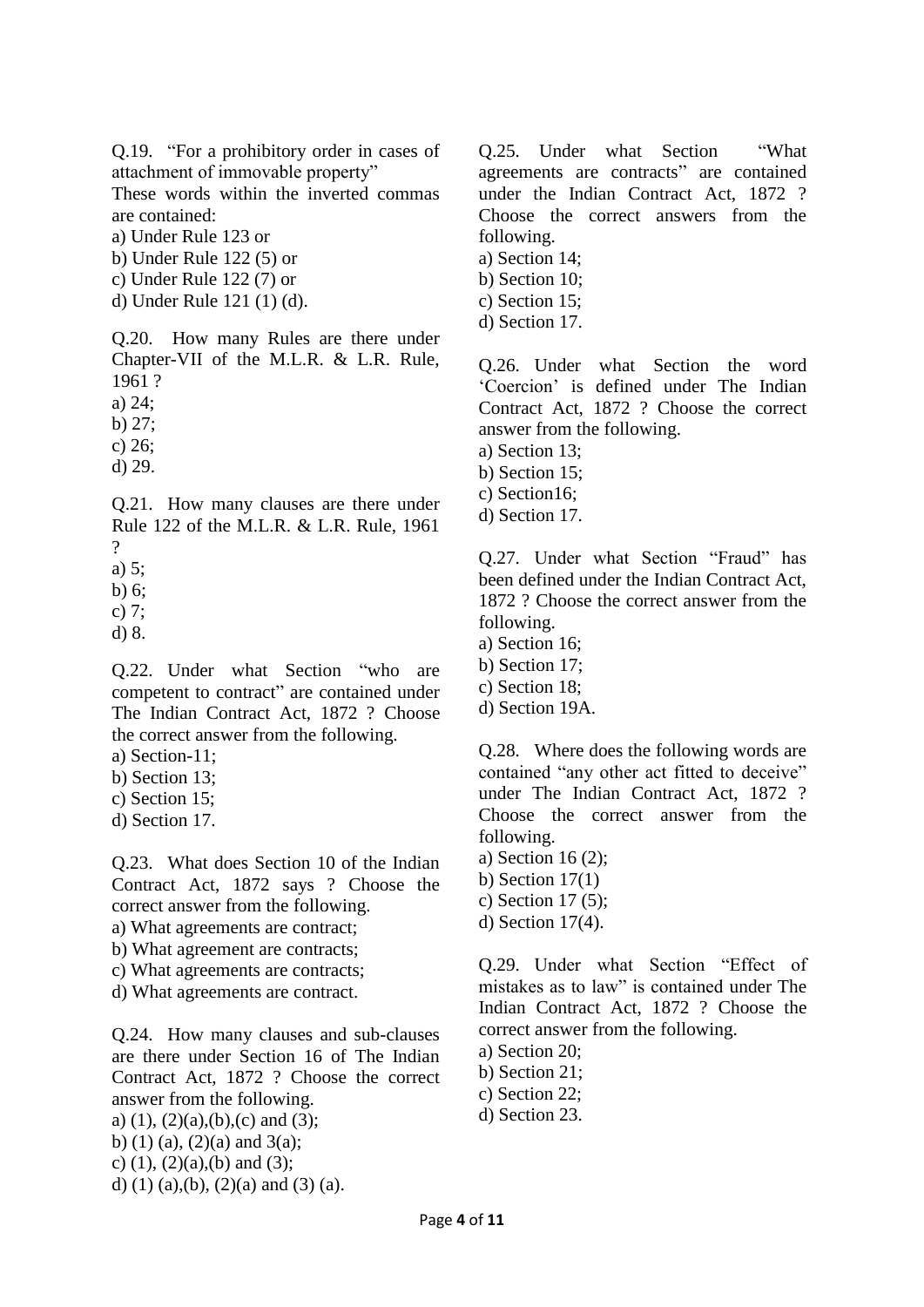Q.30. Under what chapter "Of Contracts, Voidable Contracts and Void Agreements" are present under The Indian Contract Act, 1872 ? Choose the correct answer from the following.

a) Chapter-III;

- b) Chapter-IV;
- c) Chapter-II;
- d) Chapter-V.

Q.31. Under what Section "Devolution of joint liabilities" is contained under The Indian Contract Act, 1872 ? Choose the correct answer from the following.

a) Section 42;

b) Section 43;

c) Section 44;

d) Section 45.

Q.32. Under what Section "Devolution of joint rights" is contained under The Indian Contract, Act, 1872 ? Choose the correct answer from the following.

a) Section 47;

- b) Section 40;
- c) Section 45;
- d) Section 47.

Q.33. Under what Section "Time for performance of promise, where no application is to be made and no time is specified" are contained under The Indian Contract Act, 1872 ? Choose the correct answer from the following.

a) Section 50;

- b) Section 49;
- c) Section 46;
- d) Section 48.

Q.34. Under what Section "Consequences of rescission of a voidable contract" is contained under The Indian Contract Act, 1872 ? Choose the correct answer from the following.

a) Section 63;

- b) Section 64;
- c) Section 66;
- d) Section 68.

Q.35. Under what chapter "Of The Performance of Contracts" is contained under The Indian Contract Act, 1872 ? Choose the correct answer from the following.

- a) III
- b) II
- c) IV
- d) V.

Q.36. Under what Section the "Contract of indemnity" defined in The Indian Contract Act, 1872 ? Choose the correct answer from the following.

a) 126;

- b) 124;
- c) 139;
- d) 140.

Q.37. Where does the 'Continuing guarantee' is elaborate under The Indian Contract Act, 1872 ? Choose the correct answer.

- a) Section 133;
- b) Section 144;
- c) Section 129;
- d) Section 126.

Q.38. Under what Section "Implied promise to indemnify surety" is present in The Indian Contract Act, 1872 ? Choose the correct answer.

- a) 147;
- b) 146;
- c) 145;
- d) 139.

Q.39. How many Sections are there under Chapter VIII of The Indian Contract Act, 1872 ?

a) 21;

b) 22;

c) 23;

d) 24.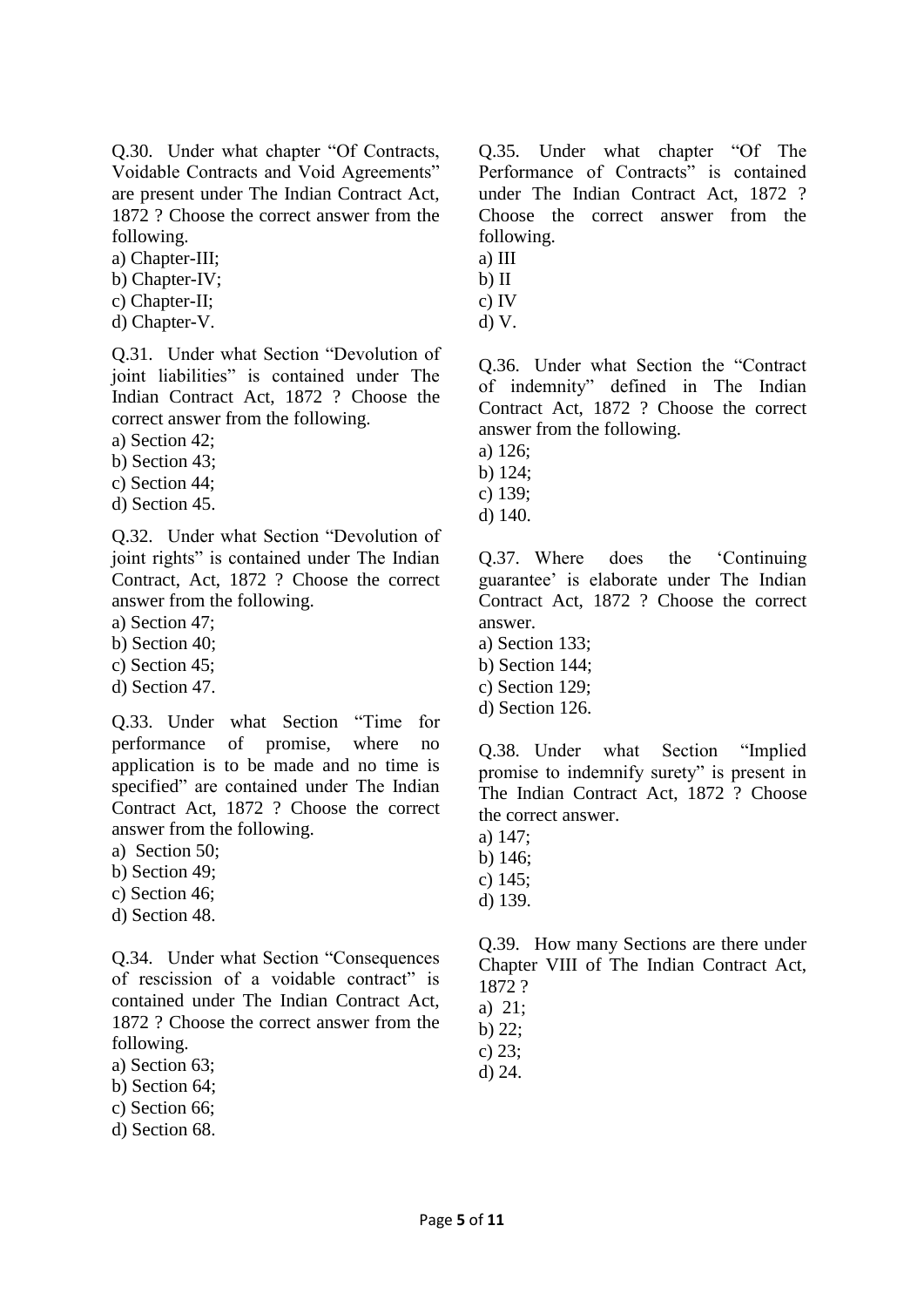Q.40. Where does the word 'Agent' and 'principal' defined under The Indian Contract Act, 1872 ? Choose the correct one.

a) Section 189;

- b) Section 186;
- c) Section 182;
- d) Section 184.

Q.41. What does Chapter X of the Indian Contract Act, 1872 says ? Choose the correct one from the following.

a) Agent;

b) Agency;

c) Agent's;

d) Agents.

Q.42. "An agent is bound to render proper accounts to his principal on demand."

Under what Section these words within the inverted commas contained under the Indian Contract Act, 1872 ? Choose the correct one answer.

a) 216;

b) 214;

c) 213;

d) 215.

Q.43. Where does the word 'Sub-agent' defined under the Indian Contract Act, 1872 ? Choose one answer from the following.

a) Section 190;

- b) Section 193;
- c) Section 191;
- d) Section 192.

Q.44. Under what Section "termination of agency" is contained under The Indian Contract Act, 1872 ? Choose the correct answer from "a)", "b)", "c)", and "d".

a) 204;

b) 205;

c) 203;

d) 201.

Q. 45. How many Sections are there under Sub-agents of Chapter X of The Indian Contract Act, 1872 ?

a) 58;

b) 57;

c) 56;

d) 55.

Q.46. Whether Section 48 of the Civil Procedure Code has been repealed or not ? a) Not yet;

b) No;

c) Repealed;

c) Yet to be repealed.

Q.47. Where does the "Enforcement of liability of surety" is contained under the Civil Procedure Code, 1908?

- a) Under Section 143;
- b) Under Section 144;
- c) Under Section 145;
- d) Under Section 146.

Q.48. Where does the word "PLEADINGS" contents under the Code of Civil Procedure Code 1908?

- a) Under the first schedule;
- b) Under the second schedule;
- c) Under the third schedule;
- d) Under the fourth schedule.

Q. 49. What do you mean by the word "Judge" under the Civil Procedure Code 1908 ?

a) Means the presiding officer of a Civil Court.

b) Means the presiding officer of a Criminal Court.

c) Means the presiding officer of a High Court.

d) Means the presiding officer of a Sessions Judge.

Q.50. Under what Section "Sale" and "Sale how made" have been defined and contained under the transfer of Property Act, 1882 ? Choose the correct answer.

- a) 73;
- b) 59;
- c) 58;
- d) 54.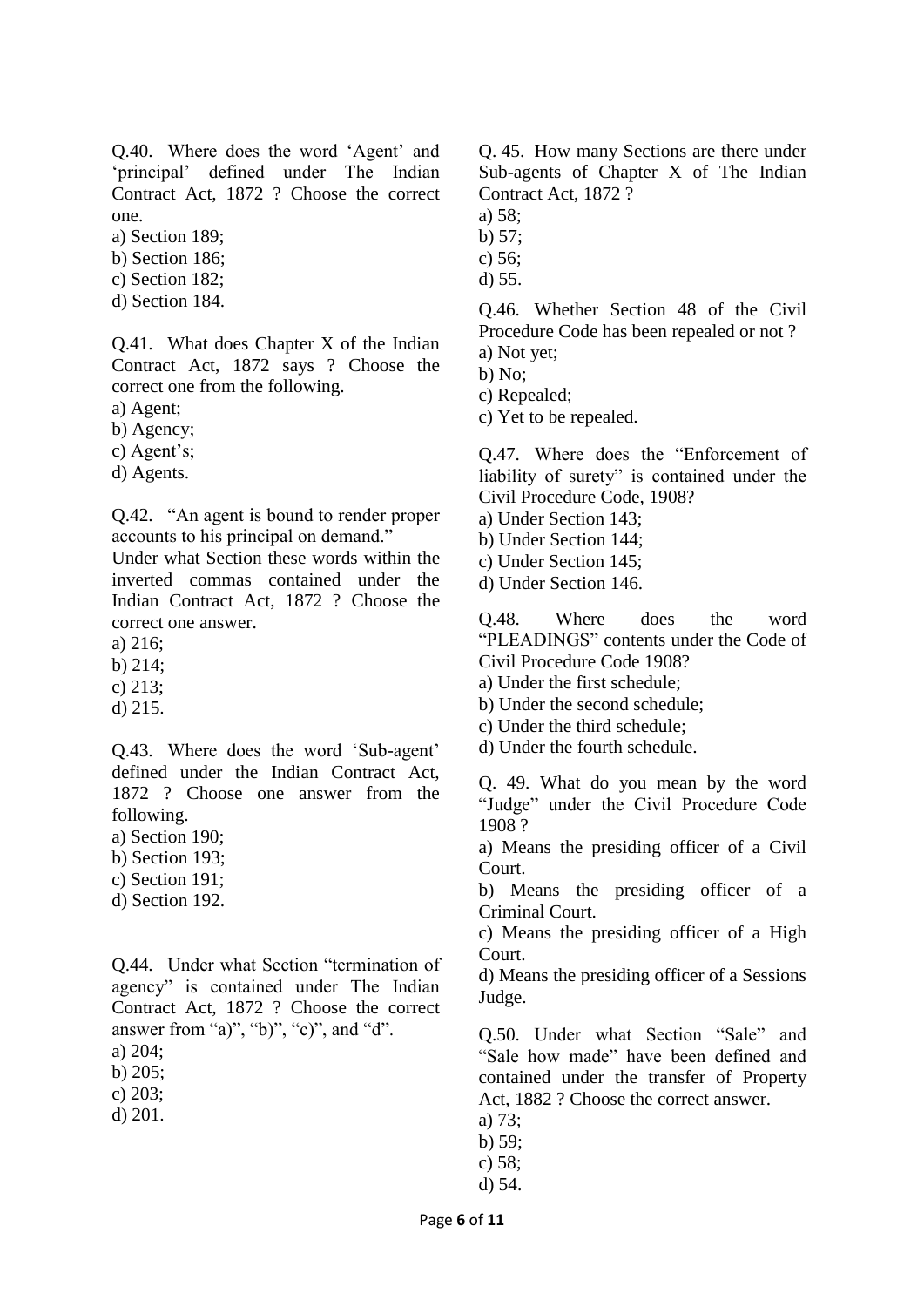Q.51. Under what chapter "Of Sales Of Immovable Property" is contained under The Transfer of Property Act, 1882 ? Choose the correct answer.

a) Chapter IV;

b) Chapter V;

- c) Chapter VI;
- d) Chapter III.

Q.52. What is Chapter IV of The Transfer of Property Act, 1882 ? Choose the right answer.

a) OF MORTGAGED-DEED;

b) OF MORTGAGOR;

c) MORTGAGEE;

d) OF MORTGAGES OF IMMOVABLE PROPERTY AND CHARGES.

Q.53. How many clauses are there under Section 58 of The Transfer of Property Act, 1882 ? Choose the right answer.

a) 8;

b) 9;

c) 7;

d) 5.

Q.54. How many clauses and sub-clauses are there under Section 65A of The Transfer of Property Act, 1882 ? Choose the right answer.

a) 3 clauses and 5 sub-clauses;

b) 4 clauses and 6 sub-clauses;

c) 5 clauses and 7 sub-clauses;

d) 6 clauses and 8 sub-clauses.

Q.55. Under what Section the word "Simple mortgage" has been contained under the Transfer of Property Act, 1882 ?

- a) 58 (c);
- b) 58 (d);
- c) 58 (e);
- d) 58 (b).

Q.56. Under what Section the word "English mortgage" has been contained under The Transfer of Property Act, 1882 ? Choose the right answer.

- a) 58 (g);
- b) 58 (d);
- c) 58 (e);
- d) 58(c).

Q.57. "Where the principal money secured is less than one hundred rupees, a mortgage may be effected either by  $3 \left[ a \right]$ registered instrument] signed and attested as aforesaid or (except in the case of a simple mortgage) by delivery of the property." Under what section these words within the inverted commas are contained in The Transfer of Property Act, 1882 ? Select the right answer from the following. a) 60;

b) 59;

c)59A;

d)60B.

Q.58. "Such claims shall prevail against all other claims except those of prior encumbrancers, and may be enforced notwithstanding that the principal money on the mortgage has not become due.]" Under what Section these words within the inverted commas are present under The transfer of Property Act, 1882 ?

- a) 74;
- b) 76(i);
- c) 76 (d)
- d) 73 (3).

Q.59. Under what Section "Power to deposit in Court money due on mortgage." Have been present in The transfer of Property Act, 1882 ? Choose the right answer.

a) 85;

b) 83;

c)82;

d) 81.

Q.60. How many clauses are there under Section 73 of The Transfer of Property Act, 1882 ? Choose any one from the following.

- a) 5;
- b) 6;

c)  $3;$ 

d) 4.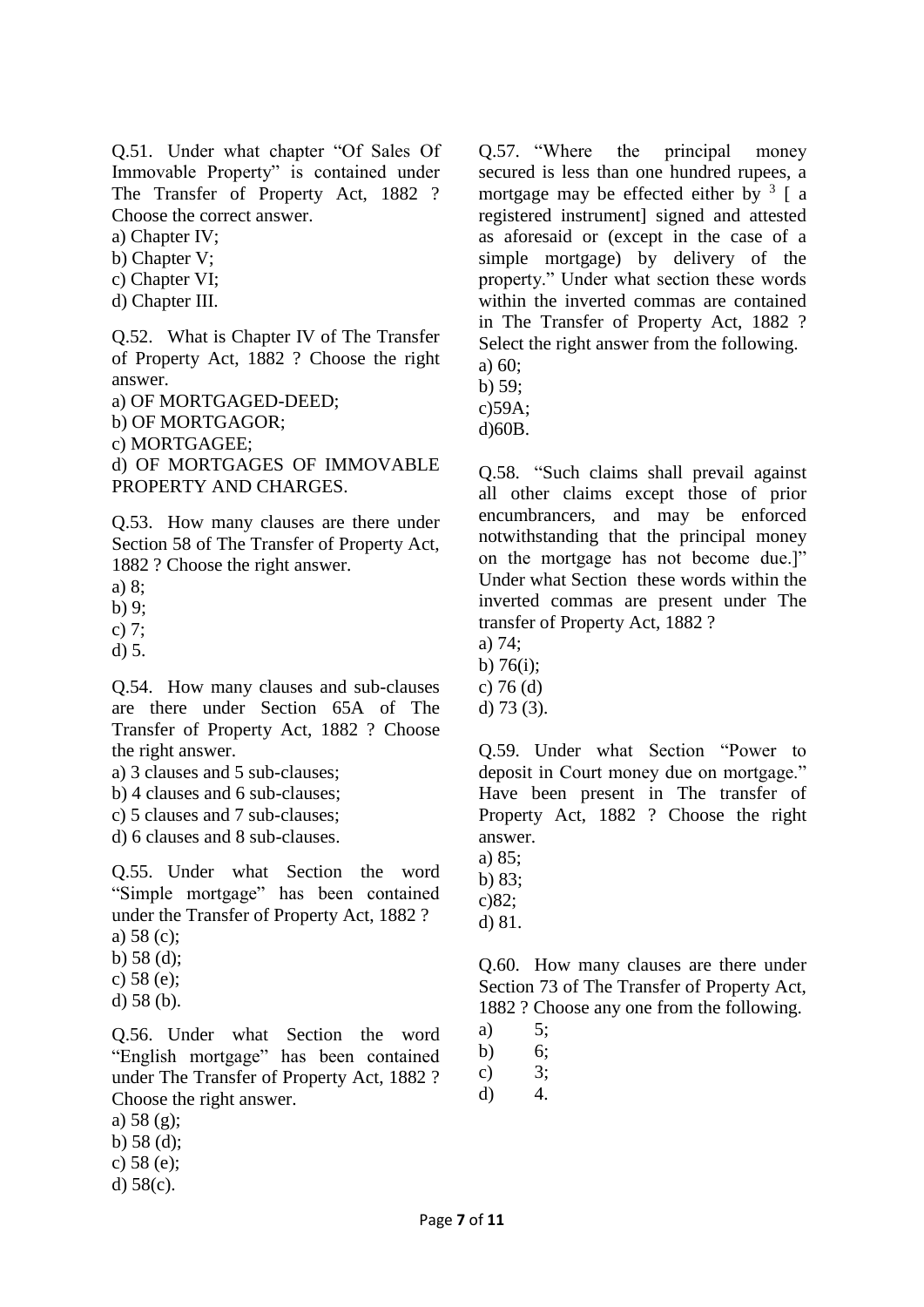Q.61. Under what Section the word "Lease" has been defined under The transfer of Property Act, 1882 ? a) 108;

b) 108 (A);

c) 107;

d) 105.

Q.62. Under what Section the "(A) Right and Liabilities of the Lessor" and (B) Rights and Liabilities of the Lessee" are contained under The transfer of Property Act, 1882 ?

a) 111;

b) 110;

c) 109;

d) 108.

Q.63. How many clauses are there under Section 108 of the transfer of Property Act, 1882 ? Choose the right answer.

a) 18;

b) 17;

c) 20;

d) 19.

Q.64. What is the specific provision of Chapter V of The transfer of Property Act, 1882 ? Choose the right answer.

a) LEASES;

b) MORTGAGE;

c) OF LEASES OF IMMOVABLE PROPERTY;

d) OF SALE OF IMMOVABLE PROPERTY.

Q.65. Under what Section "Rights and liabilities of parties" is contained under The Transfer of Property Act, 1882 ? Choose the correct answer.

a) 111 (a);

b) 114A. (a);

c) 108 (A);

d) 108(B).

Q.66. How many clause are there under "(B) Rights and Liabilities of the Lessee" under Section 108 of The Transfer of Property Act, 1882 ? Choose the right clause.

- a) 14;
- b) 15;
- c) 16;
- d) 17.

Q.67 Under what chapter "Of Leases Of Immovable Property" is contained in The Transfer of Property Act, 1882 ? Choose the right answer.

a) CHAPTER VI; b) CHAPTER V;

c) CHAPTER III;

d) CHAPTER VII.

Q.68. Under what Chapter Section 120 of the Transfer of Property Act, 1882 is contained ? Choose the appropriate answer from the following.

- a) VII;
- b) VI;
- c) IV:
- d) III.

Q.69. When does The Sale of Goods Act, 1930 come into force ? Choose the correct answer from the following.

a)  $17<sup>th</sup>$  July, 1929;

b) 15<sup>th</sup> March, 1930;

c) 28<sup>th</sup> March, 1929;

d) 1<sup>st</sup> July, 1930.

Q.70. Under what Section the definition "buyer", "fault", "price", "seller", are contained ? Select the correct answer.

- a) 2(1); 2(5); 2(10); 2(13);
- b) 2(7); 2(9); 2(14); 2(15);
- c)  $2(2)$ ;  $2(3)$ ;  $2(4)$ ;  $2(11)$ ;

d)  $2(8)$ ;  $2(6)$ ;  $2(12)$   $2(16)$ .

Q.71. Under what Section "Sale and agreement to sell" are contained ? Select the correct answer.

- a) 4(4);
- b) 4(3)
- c) 4;
- d) 5.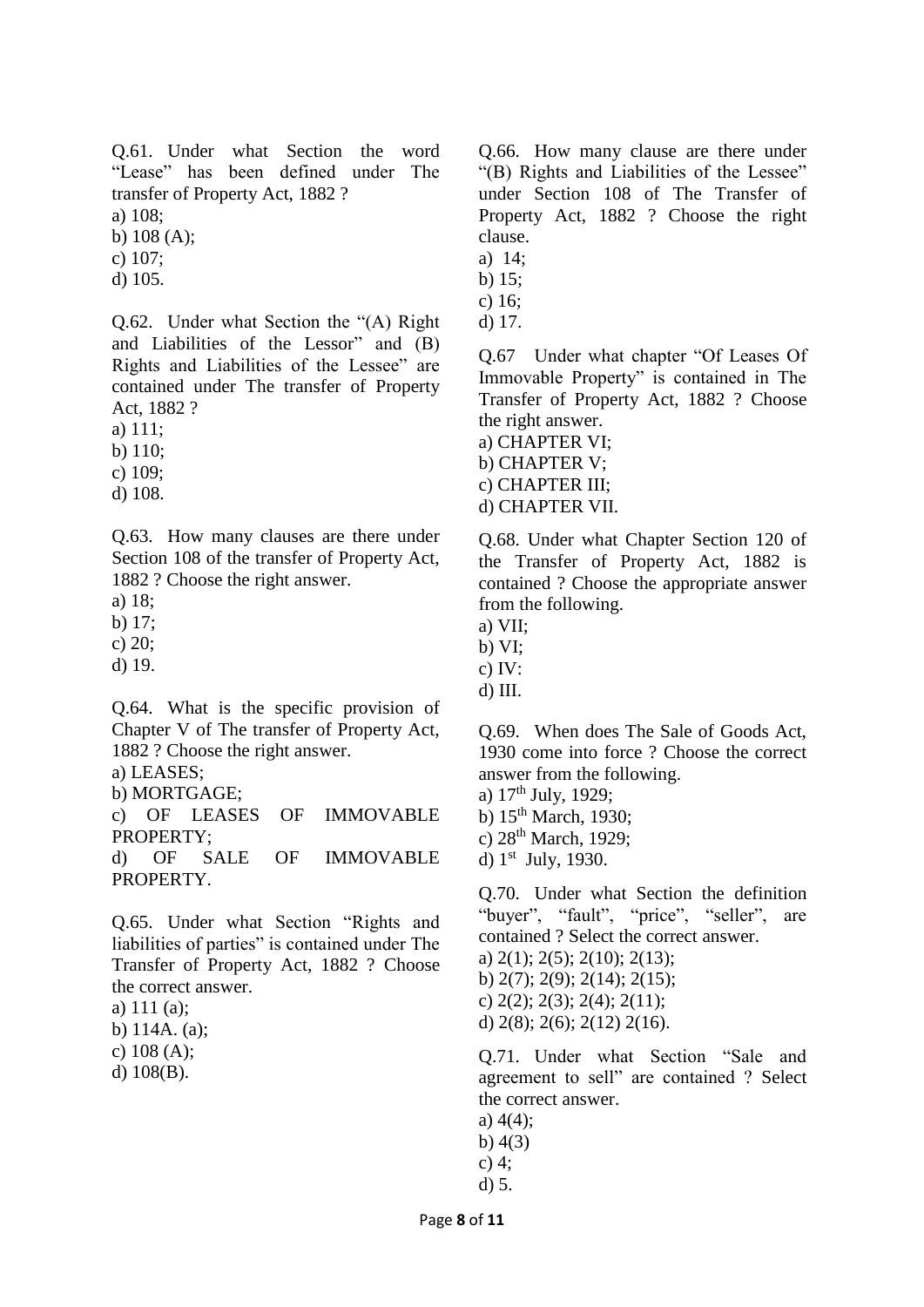Q.72. How many clauses are there under Section 4 of the Sale of Goods Act, 1930 ? Choose the right answer from the following.

a) 5;

b)  $2:$ 

- c) 4; d) 3.
- 

Q.73. How many clauses are there in "Implied conditions as to quality or fitness." Under the Sale of Goods Act, 1930 ?

a) 5;

b) 6;

c) 4;

d) 7.

Q.74. Under which chapter "Formalities of the contract." contained under the Sale of Goods Act, 1930 ? Choose one from the following.

a) CHAPTER I; b) CHAPTER III; c) CHAPTER IV

d) CHAPTER II.

Q.75. Under what Section "Condition and warranty" are contained under the Sale of Goods Act, 1930 ?

a) 16;

b) 16(2);

c) 12;

d) 14.

Q.76. How many provided are there in "Implied conditions as to quality or fitness." Under the Sale of Goods Act, 1930 ? Choose the correct provided.

b) 4;

c) 3;

d) 5.

Q.77.Under which Chapter "Effects of the Contract" contained under the Sale of Goods Act, 1930 ? Choose the right Chapter.

a) CHAPTER V; b) CHAPTER VI; c) CHAPTER III; d) CHAPTER IV.

Q.78. Where does the word "Delivery to carrier" is present and under what Section in the Sale of Goods Act, 1930 ?

a) 19(2);

b) 23(2);

c) 24(a);

d) 25(3).

Q.79. Under which chapter of the Sale of Goods Act, 1930 contained for "Transfer of title" ? Choose the right chapter.

a) CHAPTER III;

b) CHAPTER IV;

c) CHAPTER V;

d) CHAPTER II.

Q.80. How many Section are there under the "Transfer of title"?

- a) 5;
- b) 6;
- c) 7;
- d) 4.

Q.81. What does Chapter-IV contained under the Sale of Goods Act, 1930 ? Choose the right chapter.

a) PERFORMANCE OF THE CONTRACT;

b) EFFECTS OF THE CONTRACT;

c) FORMATUION OF THE CONTRACT; d) RIGHTS OF UNPAID SELLER AGAINST THE GOODS.

Q.82. Under what Section the word "Delivery." is present in the Sale of Goods Act, 1930 ? Choose the right Section.

- a) 36;
- b) 33;
- c) 37;
- d) 34.

a) 2;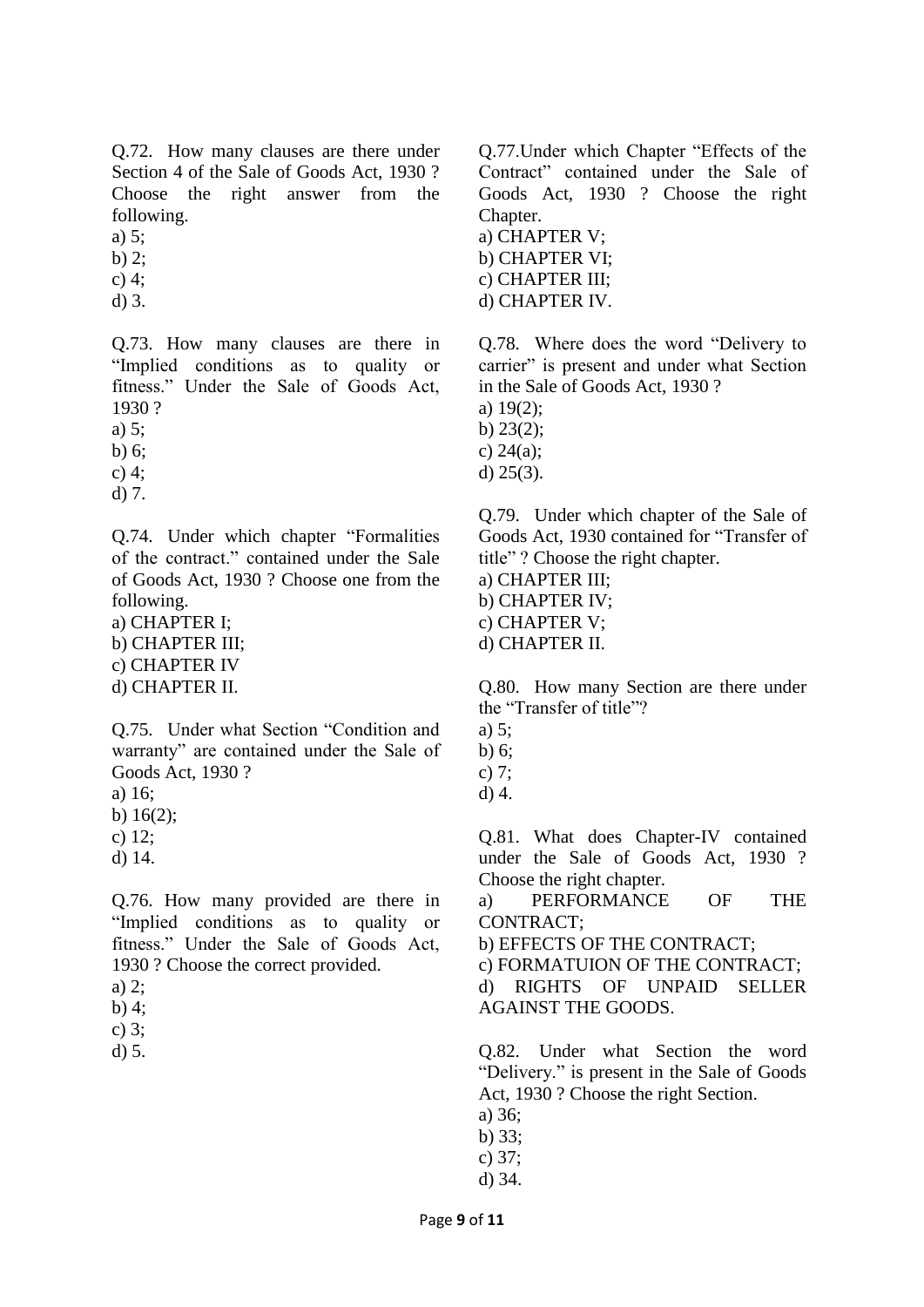Q83. How many clauses are there under Section 36 of the Sale of Goods Act, 1930 ? Choose the correct clause.

a)  $4:$ 

b) 6;

c) 5;

d) 7.

Q.84. Under what Section "Instalment deliveries." is contained ? Choose the correct Section.

a) 42;

b) 39;

c) 37;

d) 38.

Q.85. What does Section 40 of the Sale of Goods Act, 1930 inserted ? Choose the right insertion.

a) Risk where goods are delivered at distant place;

b) Buyer's right of examining the goods;

c) Buyer not bound to return rejected goods;

d) Unpaid seller.

Q.86. Under what Section the word "Acceptance." is contained in the Sale of Goods Act, 1930 ? Choose the correct Section.

a) 40;

b) 43;

- c) 42;
- d) 41.

Q.87. Under what Section the definition of "Unpaid seller" has been defined in the Sale of Goods Act, 1930 ? Choose the correct answer from the following.

b) 46;

c) 47;

d) 48.

Q.88. How many clause and sub-clauses are there under Section 45 of the Sale of Goods Act, 1930 ? Choose one from the following.

a) Two clause two sub-clause;

- b) Four clause four sub-clause;
- c) One clause one sub-clause;
- d) Three clause three sub-clause.

Q.89. Under what Section the right of "Unpaid seller's rights." has been defined ? a) Section 44;

- 
- b) Section 45;
- c) Section 46;
- d) Section 47.

Q.90. Under what Section "Seller's lien." has been classified ? Choose one from the following.

- a) 49;
- b) 50;
- c) 46;
- d) 47.

Q.91. Under what Section "termination of lien." has been contained in the Sale of Goods Act, 1930 ? Choose one from the followings.

- a) 52;
- b) 50;

c) 54;

d) 49.

Q.92. How many clauses are there under Section 51 of the Sale of Goods Act, 1930 ? Choose the correct clause from the followings.

- a) 9;
- b) 10;
- c) 7; d) 6.

Q.93. What does Section 51 of the Sale of Goods Act, 1930 says ?

a) Duration of transport;

- b) Duration of transits;
- c) Duration of transit;
- d) Duration of transaction.

a) 45;